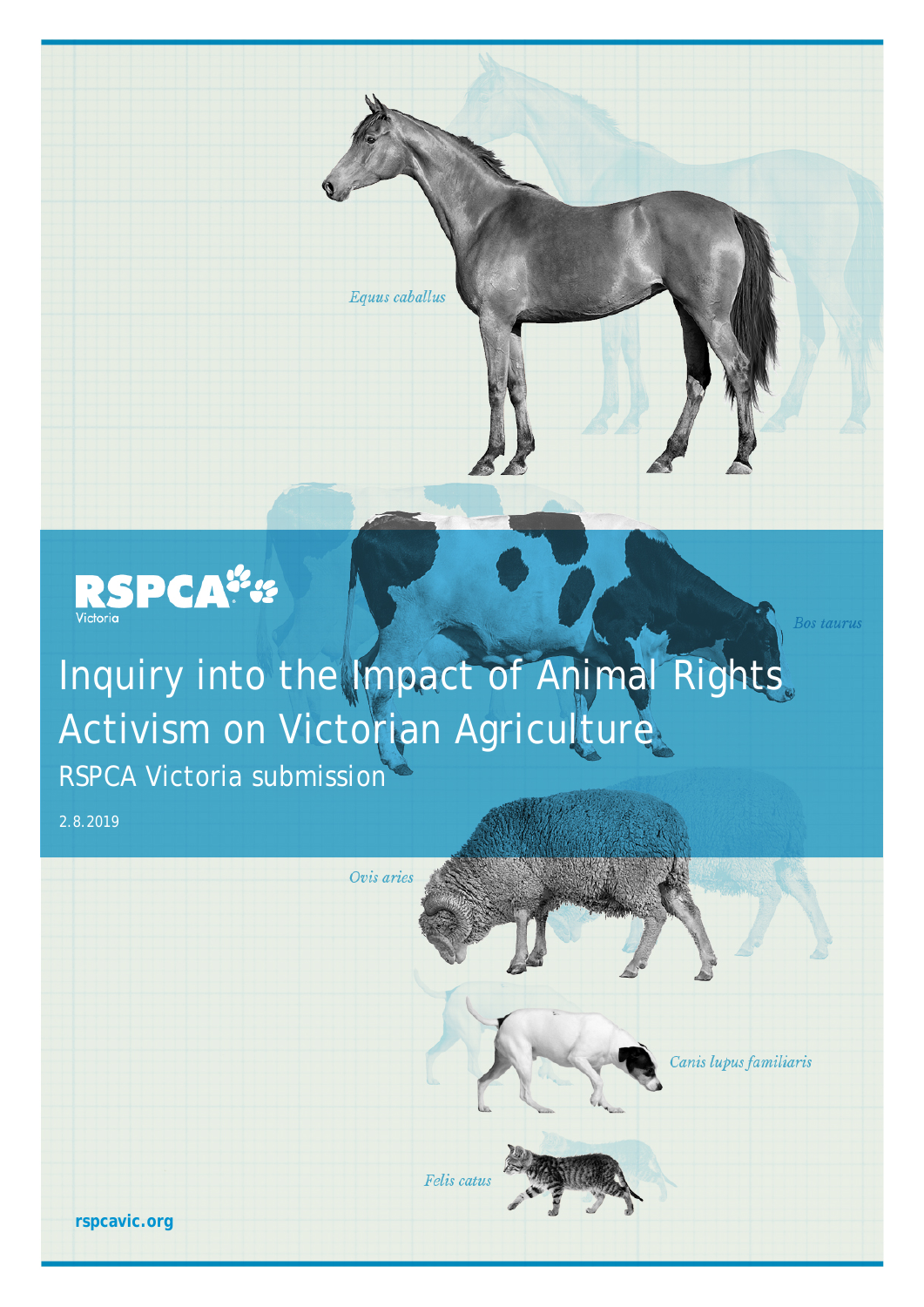### About RSPCA Victoria

RSPCA Victoria is a non-government, community-based charity that works to prevent cruelty to animals by actively promoting their care and protection. Since its establishment in 1871, and as a member of RSPCA Australia (the federation of eight state and territory organisations in Australia), the RSPCA has collectively become Australia's leading animal welfare charity.

Across the state, RSPCA Victoria's community services include work undertaken by our Inspectorate, Animal Care Centres, Clinics and Education teams. RSPCA Victoria operates Animal Care Centres across Victoria, providing refuge, care and new homes where possible to more than 20,000 animals every year. Our team of 27 Inspectors work to protect animals from cruelty and neglect, by enforcing the Prevention of Cruelty to Animals Act, and by using powers given to us under Part 7 of the Domestic Animals Act as authorised by the Minister for Agriculture. They receive more than 10,000 animal cruelty reports every year, prosecuting offenders and rescuing animals from dangerous situations. Our Education team contributes to prevention strategies by influencing over 3,600 young people each year about the value and importance of animals in our lives.

RSPCA Victoria works to educate the community regarding animal welfare and works with government and industry to ensure the standard of animal welfare and care continues to improve.

#### Introduction

RSPCA Victoria appreciates the opportunity to provide a submission to the Parliamentary Inquiry into the Impact of Animal Rights Activism on Victorian Agriculture.

#### RSPCA Policy

The RSPCA federation advocates for the humane treatment of all farm animals (domesticated animals raised for the purpose of producing food and fibre). The RSPCA believes it is important to work with the farming community and other stakeholders to affect positive change and improve animal welfare throughout the lives of the animals, whether they be farmed in land-based or aquaculture systems.

The RSPCA encourages transparency throughout the supply chain to enable consumers to make informed choices about animal products.

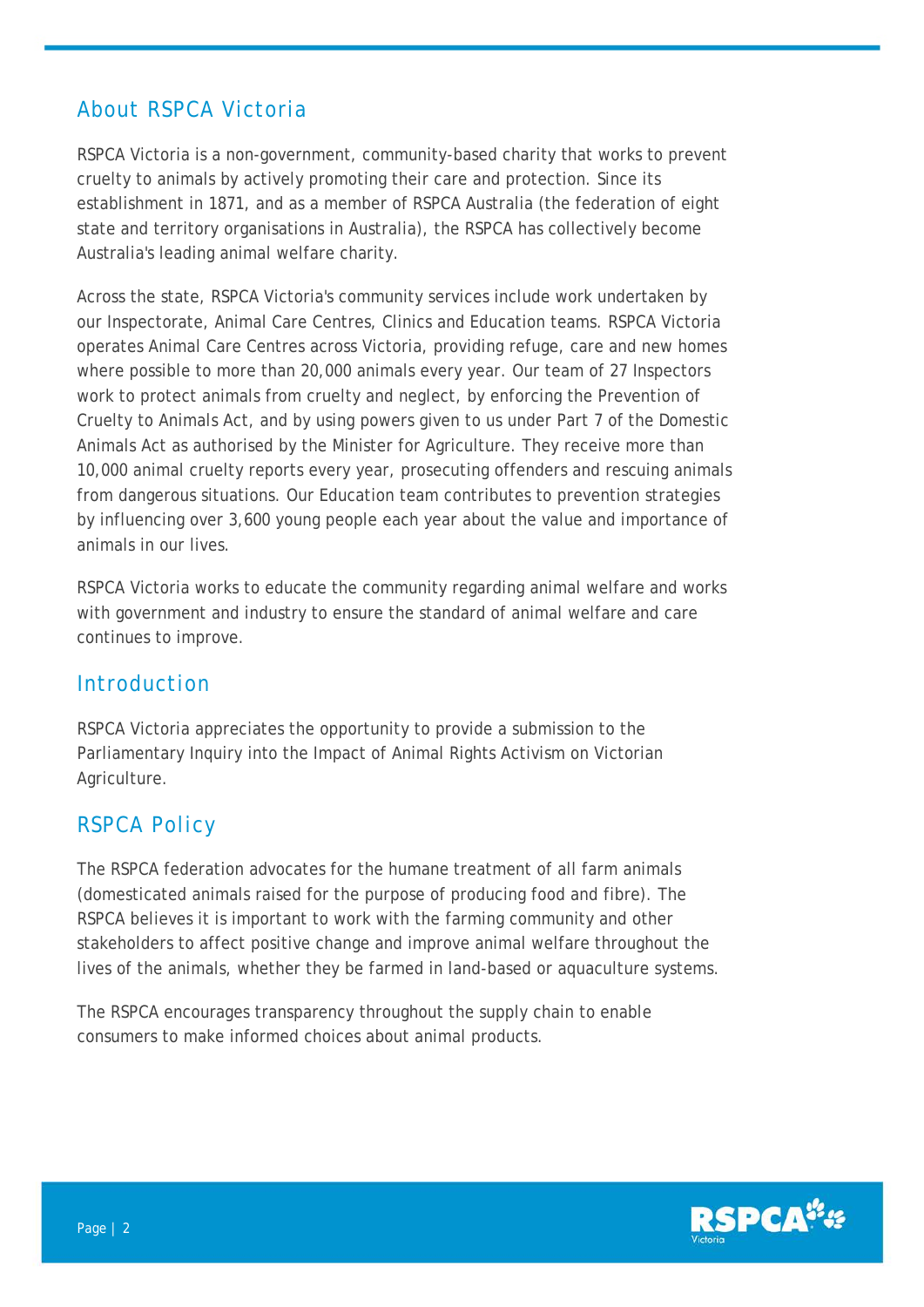## Illegal activist activity

RSPCA Victoria does not support any kind of illegal activity in the pursuit of animal welfare objectives. RSPCA Victoria shares the agricultural industry's concerns about illegal entry onto farms and abattoirs by animal activists, including the disruption that this entry poses to farmers and their families' right to privacy. In addition, we acknowledge the risks this unlawful entry may pose to farm biosecurity.

RSPCA Victoria believes that animal welfare improvements can be achieved through productive engagement with key stakeholders and democratic processes rather than through illegal activities. As such, RSPCA Victoria continues to work with policy decision makers, government, regulators, industry groups and peak bodies to achieve our organisation's objective of ending cruelty to all animals and improving animal welfare.

Victoria already has criminal and biosecurity laws in place that can be applied in cases where activists illegally enter farming properties. In addition, research has demonstrated that the creation of new or harsher punishments in responding to crime does not reduce offending through the mechanism of general deterrence.**[1](#page-2-0) [2](#page-2-1)** Therefore, rather than responding to illegal activist activity with new or harsher criminal penalties, we believe that current laws are effective and can be enhanced through intelligence gathering and compliance monitoring, this includes supporting police with resources to enforce current laws.

#### Transparency and trust in Victorian Agriculture

RSPCA Victoria is additionally concerned about transparency in Victorian livestock food production and the treatment of Victorian livestock. Transparency in livestock production is a concern that is also shared by the Australian public. Futureye's report *Commodity or Sentient Being? Australia's shifting mindset on farm animal welfare*, which was commissioned by the Federal Department of Agriculture and Water Resources, found that an overwhelming majority (95%) of Australians are concerned about the treatment of farm animals, and consider animal welfare to be an issue in Australian agriculture.**[3](#page-2-2)** From a Victorian perspective, a 2012 study undertaken by rural sociologists Peter Parbery and Roger Wilkinson on behalf of the Victorian Department of Primary Industries (now Agriculture Victoria) found that the 'humane treatment of animals' was one of the three top issues of public concern about

<span id="page-2-2"></span><sup>&</sup>lt;sup>3</sup> Futureye, *Commodity or Sentient being? Australia's shifting mindset on farm animal welfare (2018), 1-103.* 



<span id="page-2-0"></span> <sup>1</sup> A.N Doob & C.M Webster, 'Sentence Severity and Crime: Accepting the Null Hypothesis', *Crime & Justice,* 143, (2003), 143-195.

<span id="page-2-1"></span><sup>2</sup> Sentencing Advisory Council, *Does Imprisonment Deter? A Review of the Evidence*, (2011), 1-28.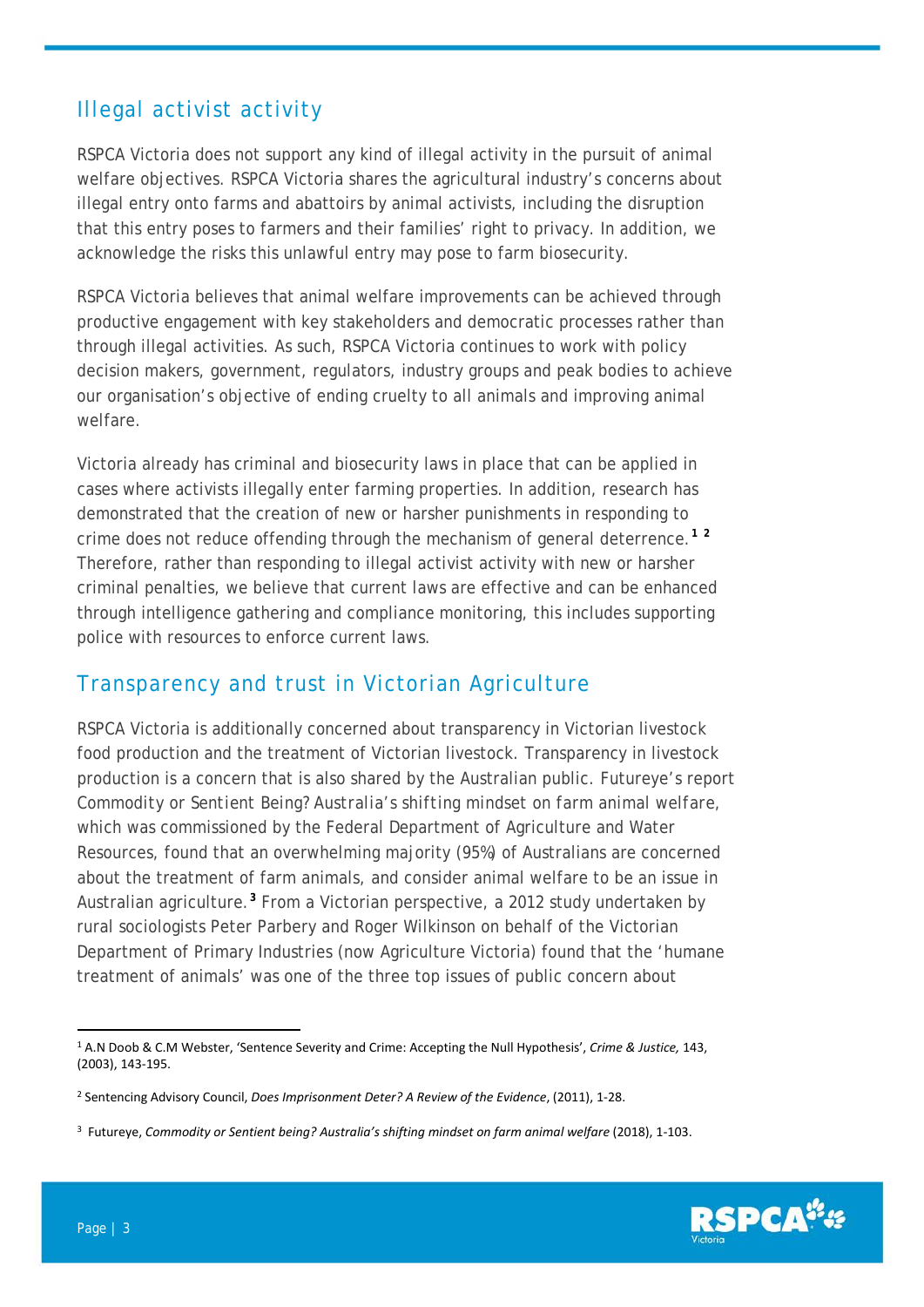farming in Victoria.<sup>[4](#page-3-0)</sup> The other two were 'environmental sustainability' and the 'provision of a good living for farmers'. The study found that despite high levels of general support for farmers across all demographic segments, 32% of the 1,000 Victorians surveyed held a 'low level of trust' that farmers would address animal welfare concerns without coercion. **[5](#page-3-1)**

Parbery and Wilkinson forewarned that if community trust in farming is not strengthened agricultural industries may suffer from a lack of 'social authorisation' leading to further protest and critical activism. If public concerns are left to persist, they could 'intensify to the point of supporting disruptive action aimed at stopping socially unacceptable farm practices.'**[6](#page-3-2)**

These studies show that greater transparency from animal agriculture industries is needed, which sees industry groups and farmers engage with the community to address their concerns about farm animal welfare and build community trust. This is further supported by the study 'Opening the Doors to Agriculture: The Effect of Transparent Communication on Attitude', which suggested that transparent communication between the livestock industry and the wider community was likely to result in more favourable attitudes towards farming, especially amongst the millennial generation.**[7](#page-3-3)** In addition, another study found that community awareness about laws that endeavour to restrict information about animal agricultural practices have been found to erode trust in farmers. **[8](#page-3-4)** The reduction in trust observed was as pronounced amongst initially trusting demographic categories (i.e. rural, omnivores) as it was among least trusting groups (i.e. urban, vegetarians) and was found to ultimately increase support for regulations aimed at protecting farm animal welfare.**[9](#page-3-5)**

Therefore, RSPCA Victoria believes that transparency and communication of agricultural practices at all stages of the food production process can be an effective way of increasing consumer confidence and understanding. Strategies for promoting transparency could include clearer product labelling, more rigorous third-party auditing, the installation of closed-circuit television cameras in animal agriculture facilities and abattoirs or the development of farm open-days and visitation

<span id="page-3-2"></span> $6$  Ibid.

<span id="page-3-5"></span> $9$  Ibid.



<span id="page-3-0"></span> <sup>4</sup> P Parbery and R Wilkinson, '*Victorians' Attitudes to Farming'* (2012) Department of Primary Industries, Victoria

<span id="page-3-1"></span> $<sup>5</sup>$  Ibid.</sup>

<span id="page-3-3"></span><sup>7</sup> J.N Rumble & T Irani, 'Opening the Doors to Agriculture: The Effect of Transparent Communication on Attitude', *Journal of Applied Communications*, 100, 2, (2016), 57-72.

<span id="page-3-4"></span><sup>8</sup> J.A Robbins, B Franks, D.M Weary, M.A.G von Keyserlingk, 'Awareness of ag-gag laws erodes trust in farmers and increases support for animal welfare regulations', *Food Policy,* 61, 1, 121-125.